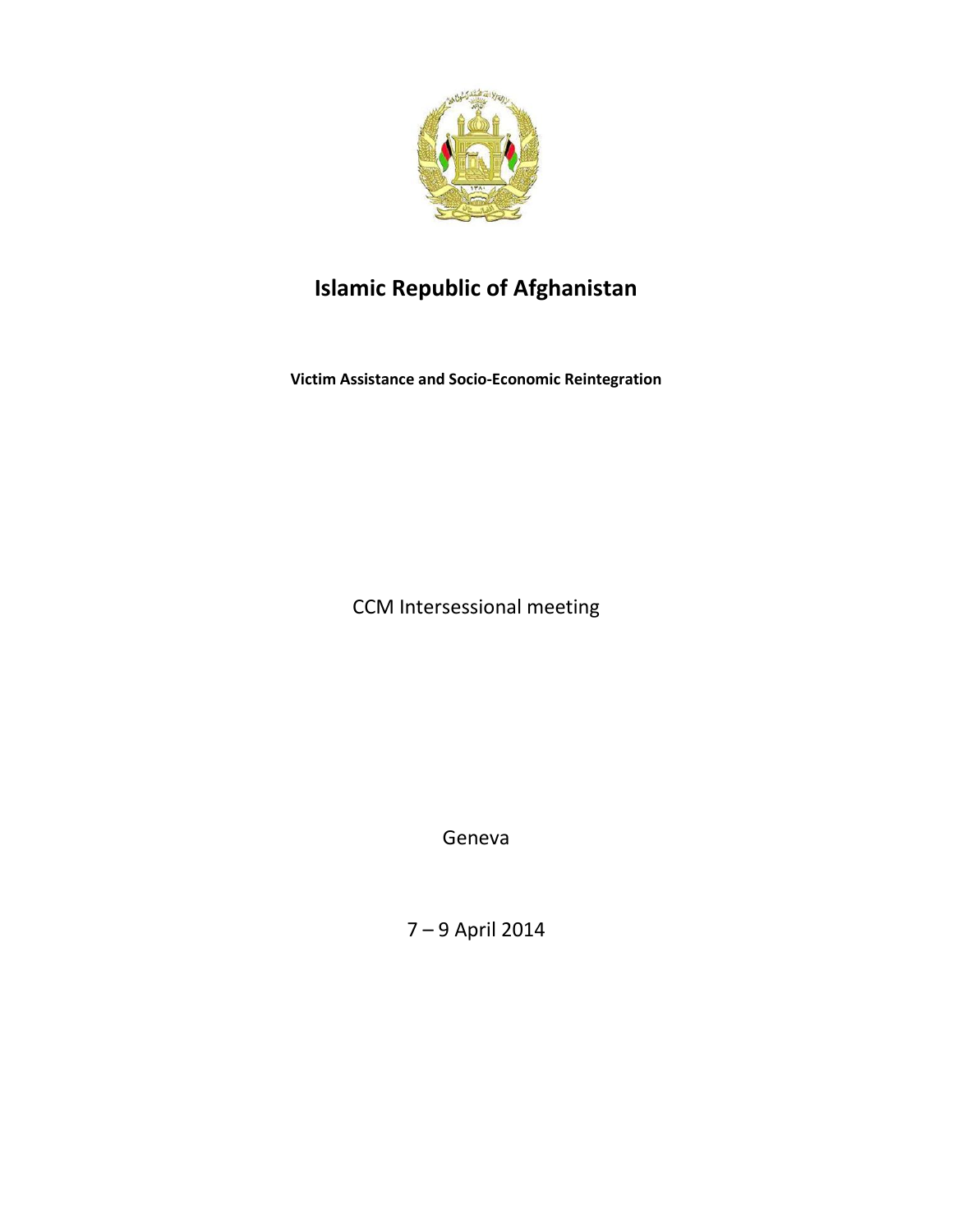### *Excellencies,*

### *Distinguished colleagues,*

#### *Ladies and Gentlemen,*

The Ministry of Labour, Social Affairs, Martyrs and Disabled is government focal point in the field of disability and VA affairs. MoLSMD along with the Ministry of Public Health, Ministry of Education and other National and international disability stakeholders provide VA and Disability services for persons with disabilities including the mine/ERW survivors through an inclusive and effective manner

To ensure the existing Law on the Rights and Benefits of Persons with Disabilities amended according to the CRPD obligations, some articles of the law were amended. One of the amended provisions secures 5 to 7 percent increase to the privileges and entitlements of war related disabilities including mines/ERW survivors such as disability pension, scholarships and land distribution. Meanwhile a comparative analysis between the CRPD and exiting disability law was undertaken by the MoLSAMD and other disability stakeholders.

The Ministry of Education together with national and international stakeholders drafted a policy on Inclusive Education and **Child Friendly**. This policy translated into local language for wider consultation and now it is almost at final stage, the education rights of children with disabilities are an integral part of the policy,

The Ministry of Foreign Affairs and MoLSAMD jointly tasked a committee to prepare the first report of Afghanistan on CRPD.

In terms of capacity development, MoLSAMD with financial support from UNMAS trained 95 staff of the ministry on Advocacy, advance database, disability and rehabilitation, disability and decent work, disability and good governance.